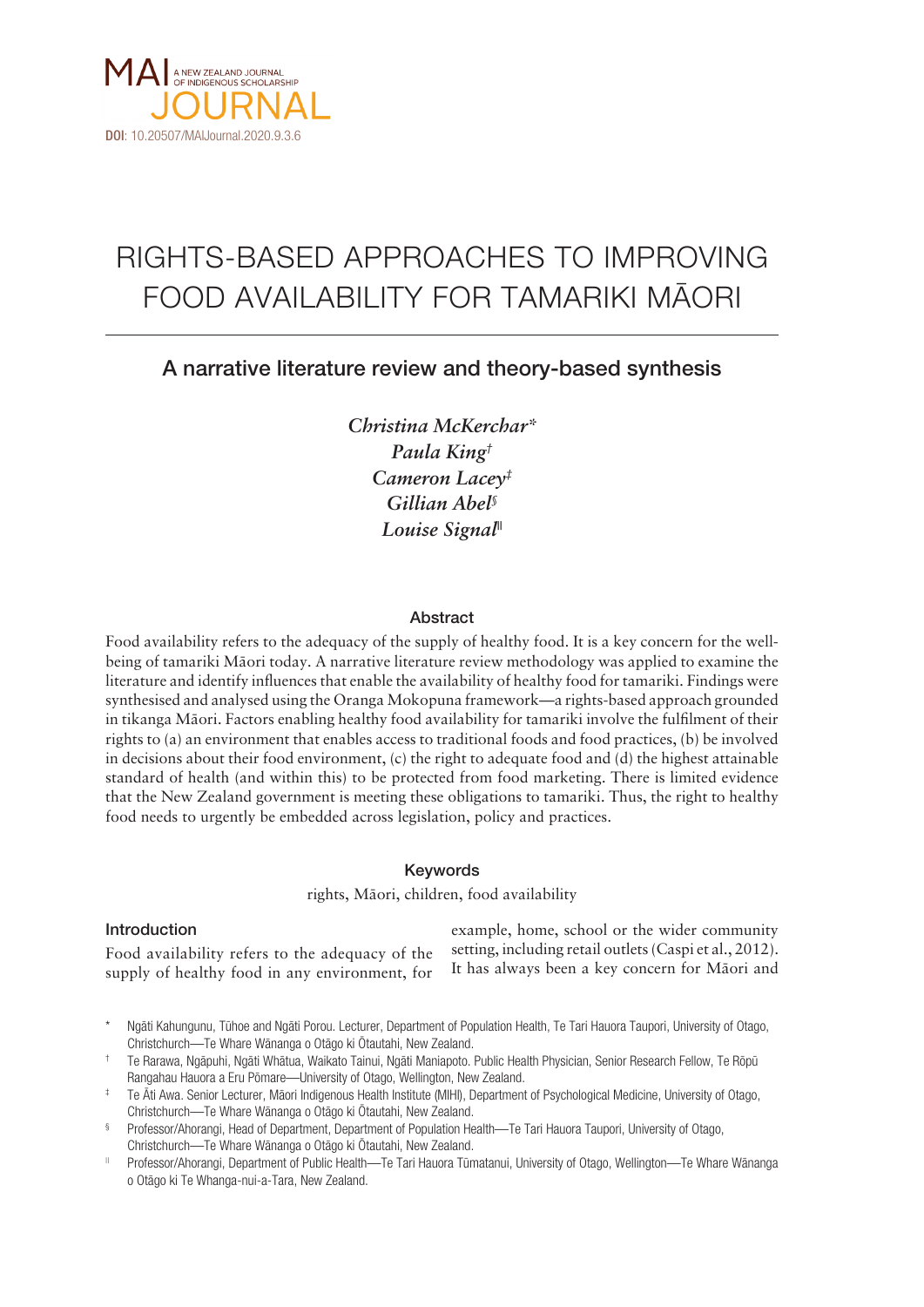remains important to the well-being of tamariki today. Traditionally, Mäori sourced food by gardening, fishing and gathering of the natural resources available, such as fish, shellfish, forest plants and birds (Anderson et al., 2014; Hond et al., 2019; McKerchar et al., 2015; Te Ara, 2010). This was informed by a complex understanding of the natural world. Following European colonisation of Aotearoa New Zealand, the loss of land and other resources disrupted Mäori food systems and associated knowledge. Extensive land alienation also resulted in the loss of an economic base for Mäori. This has led to intergenerational poverty for many (Beavis et al., 2019). Today, the majority of the Mäori population live in urban centres (Statistics New Zealand, 2013), and are largely reliant on food available through the market system.

The Mäori population is a youthful population: 33.8% were under the age of 15 years in 2013 (Statistics New Zealand, 2013). Two key issues that tamariki face in relation to food availability are food insecurity and unhealthy weight. Food security has been defined as the assured access to sufficient food that is nutritious, of good quality and safe; meets cultural needs; and has been acquired in socially acceptable ways (Russell et al., 1999), for example, food bought from food stores rather than obtained from food banks. Food insecurity, conversely, describes a state of food poverty in which people do not have enough resources to obtain healthy foods every day. It has been estimated that over one in four (28.6%) tamariki live in food-insecure households (Ministry of Health, 2019a). This is because Mäori households are more likely to receive low incomes (Ministry of Health, 2019a). Food insecurity increases the risk of a child developing an unhealthy weight (Swinburn et al., 2011). This has ongoing consequences for health, including an increased risk of developing type 2 diabetes, heart disease and some cancers in adulthood (World Health Organization, 2016). For tamariki who experience a disproportionate rate of unhealthy weight, there is the added risk of experiencing stigma associated with increased body size in Western societies (LeBesco, 2011; Lupton, 2015). This compounds racism, already disproportionately experienced by Mäori (Harris et al., 2012).

In 2019, UNICEF highlighted that children's undernutrition, hidden hunger and being overweight are the three forms of malnutrition resulting from a "broken food system". A broken food system is one that delivers "high value foods for richer and low value foods for poorer consumers"

(Dowler & O'Connor, 2012, p. 46). For instance, in Aotearoa today there are 13.7 fast food and takeaway outlets per 10,000 people in the most deprived areas, compared with 3.7 in the least deprived areas. There are also more convenience stores such as dairies (12.7 per 10,000 people) in the most deprived areas (Vandevijvere et al., 2018). Along with takeaway outlets, these are more likely to be found clustered around schools in the most deprived areas. The food available within stores is also socio-economically patterned, with supermarkets in more deprived areas devoting more shelf space to unhealthy foods (Vandevijvere et al., 2018). It is estimated that 15.5% of tamariki in Aotearoa are currently of an unhealthy weight (Ministry of Health, 2019b). This is influenced by deprivation, and children living in the most deprived areas are 2.7 times as likely to be an unhealthy weight than children living in the least deprived areas (Ministry of Health, 2019b).

Reid and Robson (2007) noted that health inequities between Mäori and non-Mäori could be conceptualised as stemming from a failure of the Crown to uphold Mäori rights. Rights-based approaches to health and well-being align public health concerns with those of the human rights movement (Hunt, 2007). They take into account the social, political, historical and economic contexts that influence the way health outcomes are determined, and the way health and well-being are experienced (Meier et al., 2011). A rights-based approach implies an "explicit connection to normative documents in the field of human rights" (Beracochea et al., 2011, p. 3). International human rights documents relevant to children's food availability include the International Covenant on Economic, Social and Cultural Rights (ICESCR, 1966), the United Nations Convention on the Rights of the Child (UNCRC, 1989), and in the case of Mäori, the UN Declaration on the Rights of Indigenous Peoples (UNDRIP, 2007).

The right to food as a human right was first declared in the Universal Declaration of Human Rights (1948), and reaffirmed in the ICESCR (1966), which states in Article 11, part 2 "The States' Parties to the present covenant recognize the right of everyone to an adequate standard of living for himself and his family [sic], including adequate food, clothing and housing" (p. 4).

In 1978, Aotearoa officially ratified the ICESCR but at the time did not ratify an optional protocol that submits parties to the jurisdiction of the UN Human Rights Committee, as a measure to increase accountability (Aotearoa Human Rights Lawyers Association, 2013). Since its inclusion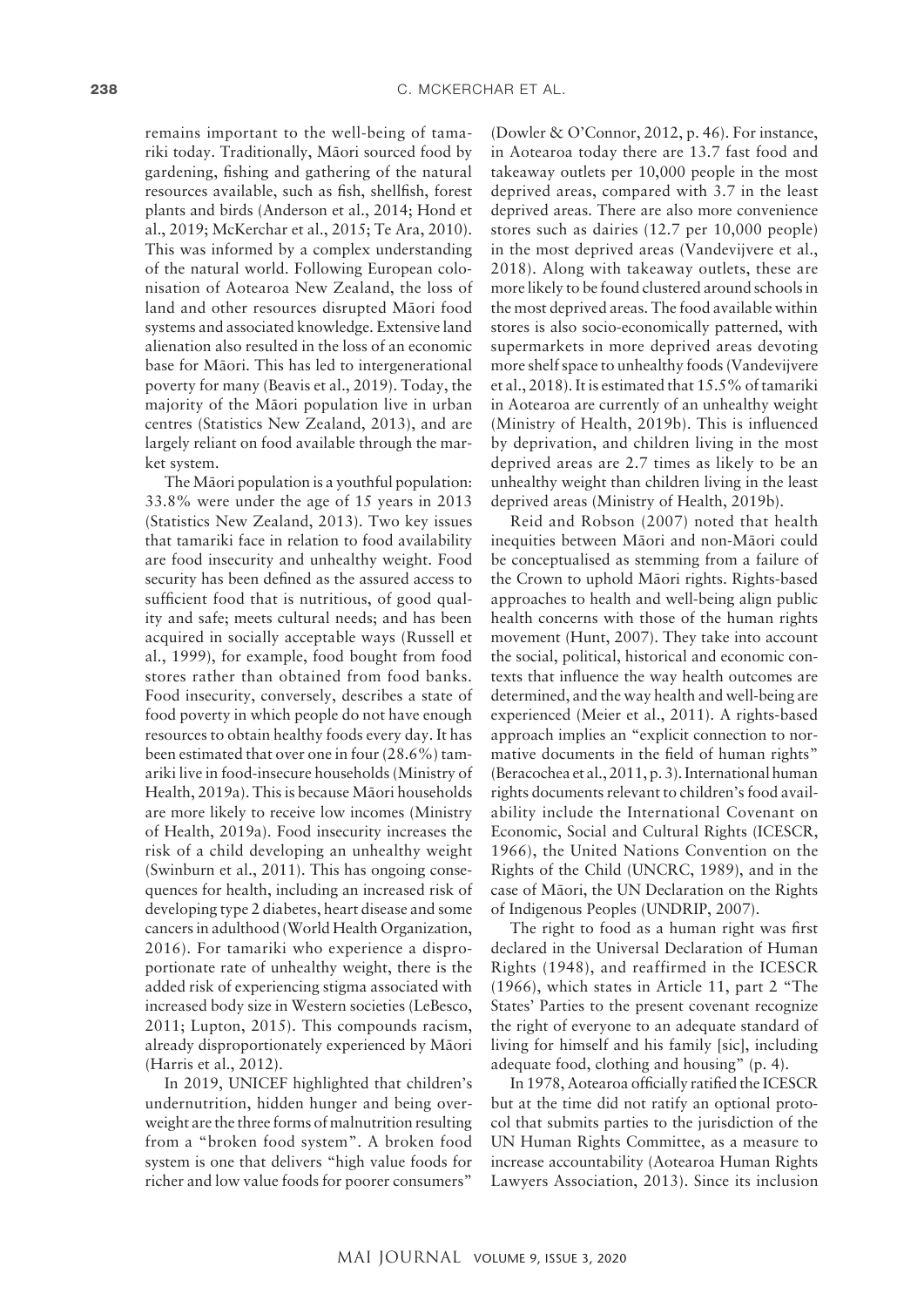in the ICESCR, the right to food has also been further explored in General Comment 12 of the UN Committee of Economic, Social and Cultural Rights (UN CESCR, 1999), which defines the right to adequate food as that relating to physical and economic accessibility of food. The right to food is also recognised as an important determinant of the right to the highest attainable standard of health, as stated in General Comment 14 of the UN CECSR (2000).

The 1989 the UNCRC established children's rights internationally, and has been ratified by more governments (including Aotearoa) than any other human rights document (UNCRC, 1989). The UNCRC was the first international instrument to incorporate the full range of human rights (civil, cultural, economic, political and social) specifically in relation to children (Priest et al., 2010). For children, the UNCRC (1989) affirms their economic and social rights. Article 24 declares that "State Parties recognize the right of the child to the enjoyment of the highest attainable standard of health", and shall take appropriate measures "to combat disease and malnutrition . . . through the provision of adequate nutritious foods, clean drinking-water . . . and health care". Furthermore, Article 27(3) of the UNCRC declares that State Parties "shall in case of need provide material assistance and support programmes, particularly with regard to nutrition, clothing and housing".

The UNDRIP (2007) also has special relevance to food availability for tamariki and includes a number of articles that affirm the right of Indigenous peoples to food sovereignty. This includes the right to self-determination; to own, use, develop and control traditional land and resources; and to respect and recognise Indigenous laws and traditions on land and resources; as well as the protection of environment, lands and resources.

The relationship between individuals or groups and the state forms the core of human rights doctrine. Individuals and groups are known as "right holders" and member states as "duty bearers" because they have the responsibility to protect the human rights of their citizens (Beracochea et al., 2011). There is also the recognition of the role of "non-state actors", both those who advocate for human rights to be upheld, for example, nongovernment or civil society organisations, and those who potentially have a negative impact on the fulfilment of rights through their actions, for example, multinational corporations (Beracochea et al., 2011).

While the absolute importance of international human rights' instruments is recognised, it has been theorised that, beginning with Western human rights' instruments can be a problematic approach for Indigenous peoples (P. King et al., 2018). Indigenous peoples are not always considered "human", and therefore not the possessors of human rights (P. King et al., 2018; Maldonado-Torres, 2017). The process of colonisation relied on the dehumanisation of Indigenous peoples to justify the transfer of power and resources from Indigenous inhabitants to newcomers (Reid & Robson, 2007). Many of the countries in the UN, including Aotearoa, began as colonial states, founded on land formally owned by Indigenous peoples (Mikaere, 2007). P. King et al. (2018), critiqued existing rights-based frameworks applied to health and well-being in Aotearoa, to analyse their relevance for Mäori. They argued that, while useful, the existing frameworks stemmed from an epistemological foundation different to one grounded in a Mäori worldview. In which case:

whakapapa and the centrality of mokopuna are not foregrounded, individual rights are given primacy and collective rights are marginalised, tikanga Mäori is not considered and there is no reference to the United Nations Declaration on the Rights of Indigenous Peoples. (P. King et al., 2018, p. 197)

Therefore, to support the articulation of a rights-based framework grounded in a Mäori worldview, P. King et al. (2018) developed the Oranga Mokopuna framework. The vision of Oranga Mokopuna is for "mokopuna to thrive and flourish as our rangatira of today through the respect, protection and fulfilment of their tängata whenua rights to health and wellbeing" (P. King et al., 2018, p. 198). Oranga Mokopuna (see Figure 1) uses the harakeke plant as its basis to illustrate the following concepts. Oranga Mokopuna states that rights for tamariki begin with Mäori concepts, including whakapapa and tikanga Mäori, and these are affirmed by he Wakaputunga o te Rangatiratanga o Nu Tireni (he Wakaputanga), sometimes known as the New Zealand Declaration of Independence, and te Tiriti o Waitangi (te Tiriti), the Mäori language version of the Treaty of Waitangi, the founding document of Aotearoa signed between Mäori and the Crown in 1840 (Orange, 1989). These rights are then further developed by international human rights instruments such as the UNCRC and, specifically, the UNDRIP. In this framework, it is not that international human rights instruments are not used; it is simply that the framework begins with Mäori concepts and values. Therefore, this paper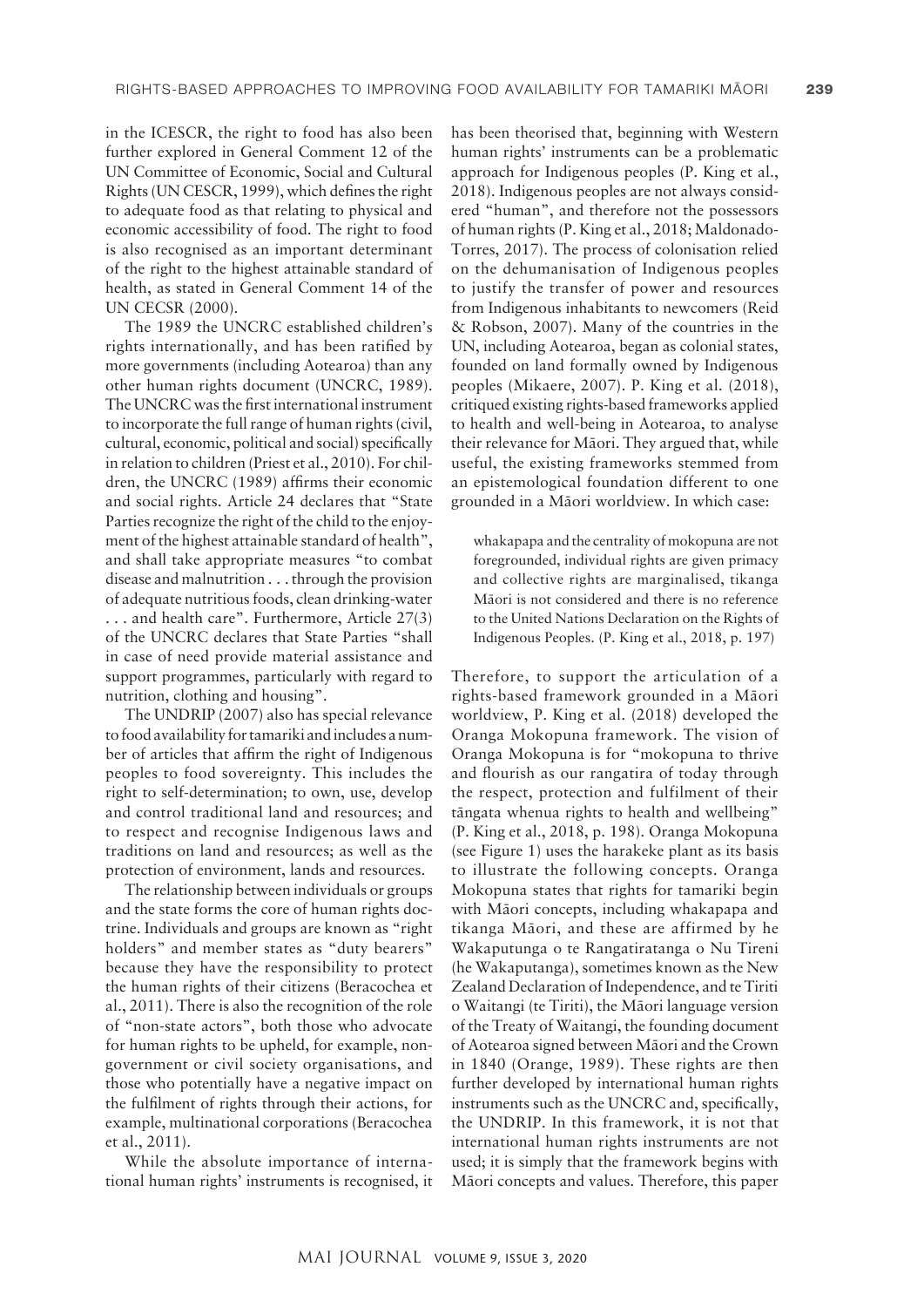

FIGURE 1 Oranga Mokopuna

examines the literature, and using a rights-based approach, identifies those influencing factors that enable availability of healthy food for tamariki within Aotearoa.

#### Methods

A narrative literature review methodology was applied to examine the literature and identify factors enabling the availability of healthy food for tamariki, with findings synthesised and analysed using the Oranga Mokopuna framework. From March 2019 to December 2019, a comprehensive search of databases was conducted to find published research, including studies and reports, related to food availability for Mäori children. A wide range of databases were searched, including MEDLINE, CINAHL via EBSCO, PsycINFO via Ovid and Google Scholar. No limits were set on the date of publication. The initial search strategy was as: [("Food supply/Food supplies") OR ("Food environment") OR ("Food

availability") OR ("Food security") AND ("Ethnic groups") OR ("Indigenous") OR ("Mäori ") OR ("First Nation") OR ("Aborigine") Or ("Native American") AND ("Human Rights/ or child advocacy")/ OR ("Rights-based approach") OR ("Right to Food")]. Additional references were identified via "snowballing", in which the reference lists of reviewed publications were assessed. In addition, grey literature in the form of reports and books were reviewed in line with the research questions. Publications were eligible for inclusion if they (a) studied Mäori food availability, including related components such as food insecurity, or described a rights-based approach to food availability; (b) explored a rights-based approach in relation to food availability for children in Aotearoa or Indigenous populations; and (c) were available in English.

The inclusion criteria were deliberately broad because it was expected that there would be a limited number of publications that examined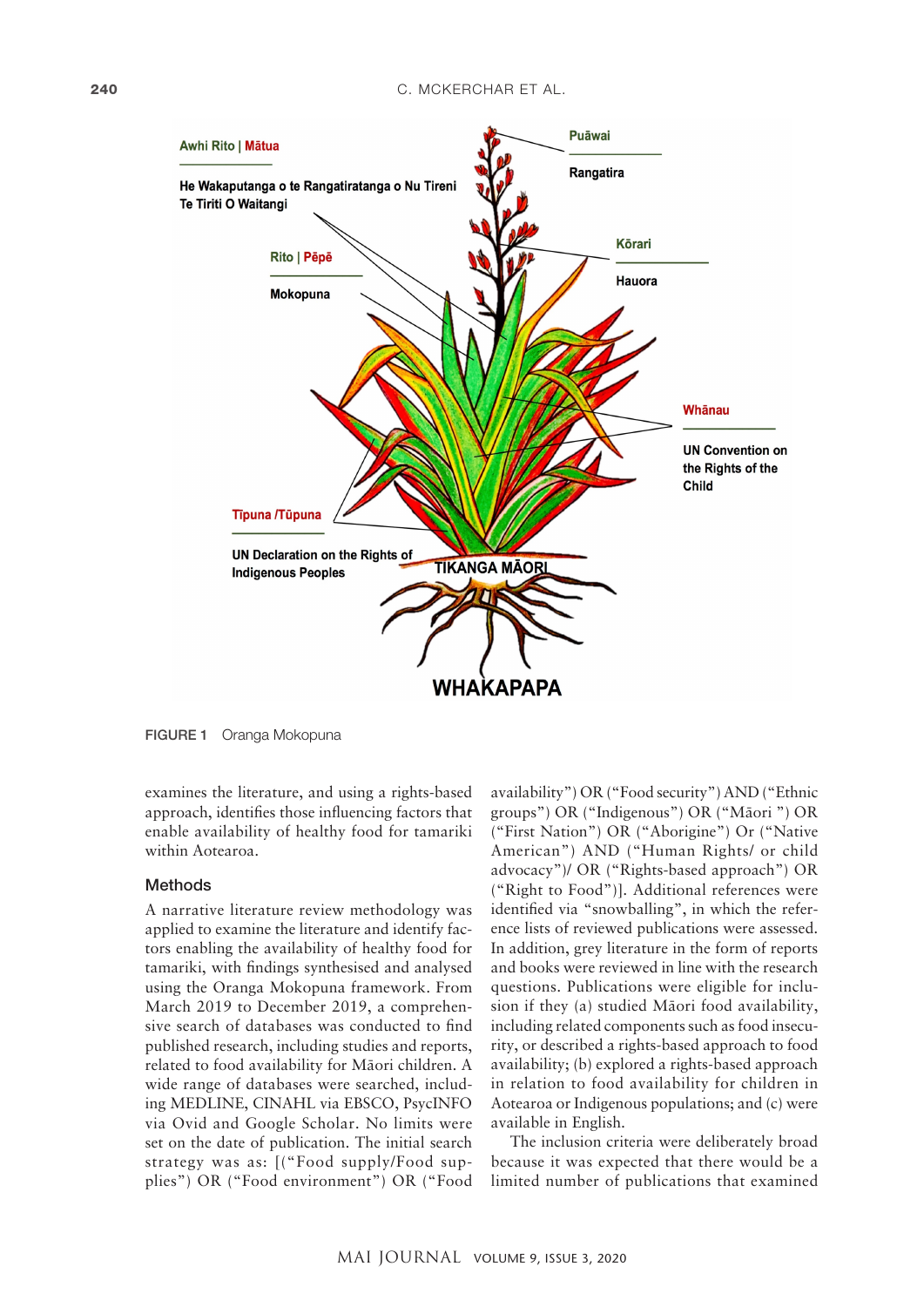rights-based approaches for tamariki in relation to food availability. For this reason, research relating to food availability or rights-based approaches with other Indigenous populations was also included. Following a broad iterative search of the literature, 10 papers were identified that specifically related to food availability, Indigenous peoples and rights-based approaches. A further 40 papers were identified for inclusion through reference lists and grey literature.

The content of the publications was analysed and grouped into themes related to those identified in Oranga Mokopuna. For example, the analysis considered how food availability related to the following: whakapapa and tikanga Mäori, he Wakaputunga and te Tiriti, and international human rights instruments, including the UNCRC, ICSCER and UNDRIP.

#### **Results**

Key cross-cutting themes identified in the literature involved the right of tamariki to an environment that enables access to their traditional foods and food practices, to be involved in decisions about their food environment, to adequate food, to the highest attainable standard of health and to be protected from food marketing.

# *The right to an environment that enables access to traditional foods and food practices*

Oranga Mokopuna begins by emphasising that tamariki hold sovereign tängata whenua rights because of whakapapa (P. King et al., 2018, p. 191). Mäori describe themselves as tängata whenua, which means people of and belonging to the land (Hond et al., 2019). A Mäori worldview acknowledges that children hold inherent rights because of their ancestry or whakapapa (P. King et al., 2018, p. 191). The concept of whakapapa represents people's genealogical relationships to one another, and connects them to their ancestors and to the wider world (Barlow, 1991). Prior to colonisation, "land remained a tangible expression of whakapapa" (Hond et al., 2019, p. 45). Therefore, a Mäori worldview recognises the interconnected relationship between food, people and the environment (Phillips et al., 2016). This view is similar to many other Indigenous people's recognition that the right to food is inextricably linked to rights to land, resources, culture and self-determination (Damman et al., 2008; Delormier et al., 2017; Kuhnlein et al., 2013).

For Mäori, the colonisation of Aotearoa and subsequent loss of land and other resources

resulted in the loss of access to traditional foods (McKerchar et al., 2015). Mäori experienced a "nutrition transition", during which traditional foods and food habits were progressively replaced by foods from a globalised food system (Beavis et al., 2019; McKerchar et al., 2015). In an effort to hold on to the remaining traditional foods available, Mäori have taken legal action both now and in the past against the New Zealand Government over the loss of food-gathering sites on land, sea and rivers (Waitangi Tribunal, 1984, 1991, 1998).

There are also many examples today of the Mäori community reviving and restoring traditional food knowledge and practices through grassroots initiatives (Hutchings, 2015). These include numerous community-led gardening initiatives (Hond et al., 2019; Moeke-Pickering et al., 2015; Stein et al., 2018), as well as initiatives to reclaim traditional food-gathering practices or mahinga kai (McKerchar et al., 2015; Pehi et al., 2009; Phillips et al., 2016). Mahinga kai enables mätauranga Mäori and tikanga to be passed on, such as the importance of kaitiakitanga and manaakitanga (Phillips et al., 2016). These values are similar to other Indigenous people's food customs (Delormier et al., 2017). Gardening is also a form of resistance to a globalised food system (Hond et al., 2019). Therefore, a rights-based approach to food availability for tamariki would first acknowledge the importance of the ancestral connection between people and their lands, the importance of traditional foods and traditional food practices and customs, and the ongoing work to restore these.

#### *The right to be involved in decisions about their food environment*

Oranga Mokopuna privileges the place of tikanga Mäori in shaping the rights of tamariki. Early European observers noted the way in which tamariki were involved from young ages in the participatory decision-making processes of their communities (Elder, 1932). Therefore, in emphasising tikanga Mäori, the right of tamariki to be involved in decision-making inherently aligns with Oranga Mokopuna. This is also supported by the inclusion of the UNCRC (1989) within Oranga Mokopuna because Article 12 of the UNCRC affirms a child's right to be heard.

Furthermore, Oranga Mokopuna states that integral to the recognition of rights for tamariki are the founding documents of Aotearoa: he Wakaputunga, the declaration of sovereignty by Mäori in 1835, and te Tiriti o Waitangi, signed between Mäori and the British Crown in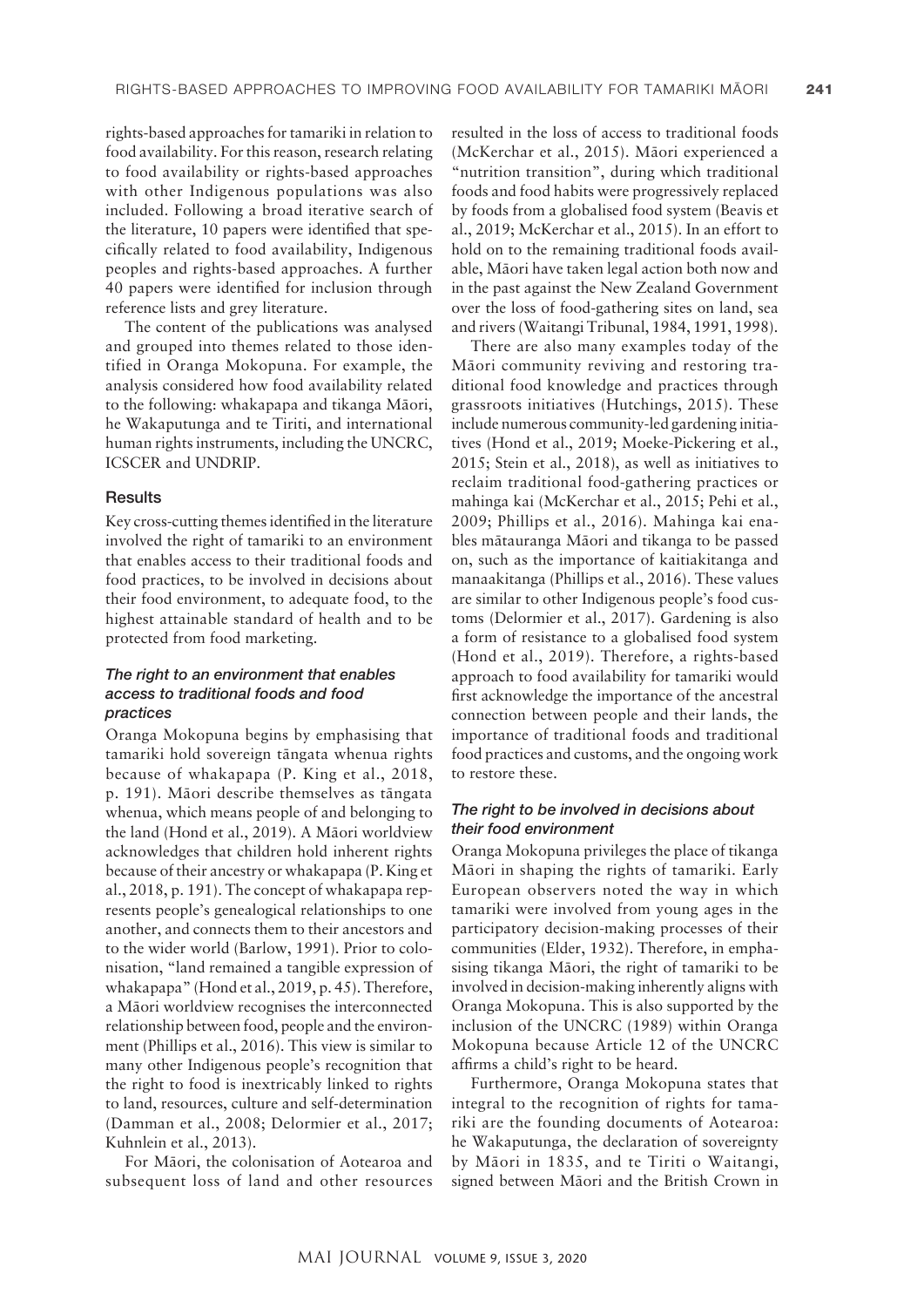1840 (P. King et al., 2018, p. 193). In signing he Wakaputanga and later te Tiriti, Mäori intended that their sovereignty be recognised internationally (Waitangi Tribunal, 2014a, 2014b). It was recognised in 1836 by the British, and this, in addition to the recognition of the sovereign flag, enabled Mäori to continue their extensive international trade with a degree of legal protection.

He Wakaputunga was a forerunner to te Tiriti (Jackson, 1985). P. King et al. (2018) highlight that it is the Mäori version of te Tiriti that should be used in accordance with the international law of *contra preferentem* (Jackson, 1985). In Article 2 of te Tiriti, tino rangatiratanga or sovereignty, established through he Wakaputanga, was reaffirmed (Orange, 1989). Through Article 1, te Tiriti enabled the establishment of government (käwanatanga) over British citizens in Aotearoa (Waitangi Tribunal, 2014a, 2014b) with the caveat of ensuring Mäori protection from "the deleterious consequences of colonisation" (Durie, 1998, p. 82). As stated by Reid and Cram (2005), "the act of protection . . . acknowledged Mäori rights and the need for the newcomers to control themselves and operate within a set of boundaries" (p. 40).

Article 3 extended to Mäori the full rights and privileges of British citizens, which has been interpreted as a guarantee of equity (Durie, 1998). Considering that he Wakaputanga and te Tiriti were both declarations of sovereignty, the expectation inherent in them is that Mäori, including tamariki, should be collectively involved in a decision-making capacity over matters considered of importance. This includes food availability.

There are many historical examples of Mäori leaders seeking to influence environments to support the availability of food. Dame Whina Cooper at 18 years of age led her community in a protest against the draining of mudflats from an estuary, thereby affecting the seafood and shellfish available to her community (M. King, 1983). Te Puea Herangi supported the establishment of farming by her community in Ngaruawahia so that people could enjoy the benefit of food grown by their own hands (M. King, 2003). However, from the 1940s the Mäori population began moving from rural areas to cities (Pool, 1991), and were then largely reliant on food available within city shops (Beavis et al., 2019). Also significant was that from the mid-1980s the Aotearoa government moved towards economic neoliberalism, emphasising "free" trade and a reduction in the role of the state (Bargh, 2007).

Generally, a movement towards free trade tends to result in a country's food markets becoming

flooded with energy-dense low-nutrient foods (Friel et al., 2013), and this was the case in Aotearoa. The overall supply of energy per capita increased from the 1980s onwards, and the bulk of the increase came from foods high in carbohydrates, especially sugar (Ministry of Health, 2006). World-renowned Indigenous academic and leader Professor Linda Tuhiwai Smith (2012) highlighted the reliance on food from overseas produced under conditions "that we do not wish to know" as an example of ongoing colonisation (p. 107). In recent times, Professor Sir Mason Durie, in emphasising that environments are included in Mäori definitions of health (Durie, 2004), has advocated for a reduction of fast food outlets in communities (Martin, 2015). Currently, no Aotearoa council has specific rules for regulating the number and location of food outlets (Vandevijvere et al., 2018). Typical neoliberal policy responses to nutrition issues tend to emphasise the role of the individual consumer, who should make informed "choices" through access to nutrition information via labelling (Dowler & O'Connor, 2012). The supply of food in shops and the cost of food relative to wages are not regulated (Dowler & O'Connor, 2012). Beyond food labelling and food safety, the overall food supply in Aotearoa has limited regulation in terms of its health impacts (Swinburn et al., 2014). This reduction in the role of the state has been considered an example of the Crown devolving its responsibilities under te Tiriti (Theodore et al., 2015). It is likely that there are a range of opinions from Mäori collectively, including tamariki about the issue of food availability, at both local and national levels. However, because food availability is conceptualised at the level of individual "choice", there are very limited mechanisms for citizens, including tamariki, to collectively participate in policy decisions about their food supply and therefore food availability.

#### *The right to adequate food*

Oranga Mokopuna also identifies international human rights instruments in the articulation of rights for tamariki, specifically, the ICESCR (1966), the UNCRC (1989) and the UNDRIP (2007). These instruments affirm for tamariki the right to adequate food and the right to the highest attainable standard of health. In Aotearoa, the right to adequate food came under increasing pressure from the mid-1980s with the reduction of the welfare state and a move towards economic neoliberalism post 1984 (O'Brien, 2014). This resulted in the creation of high levels of Mäori unemployment due to economic changes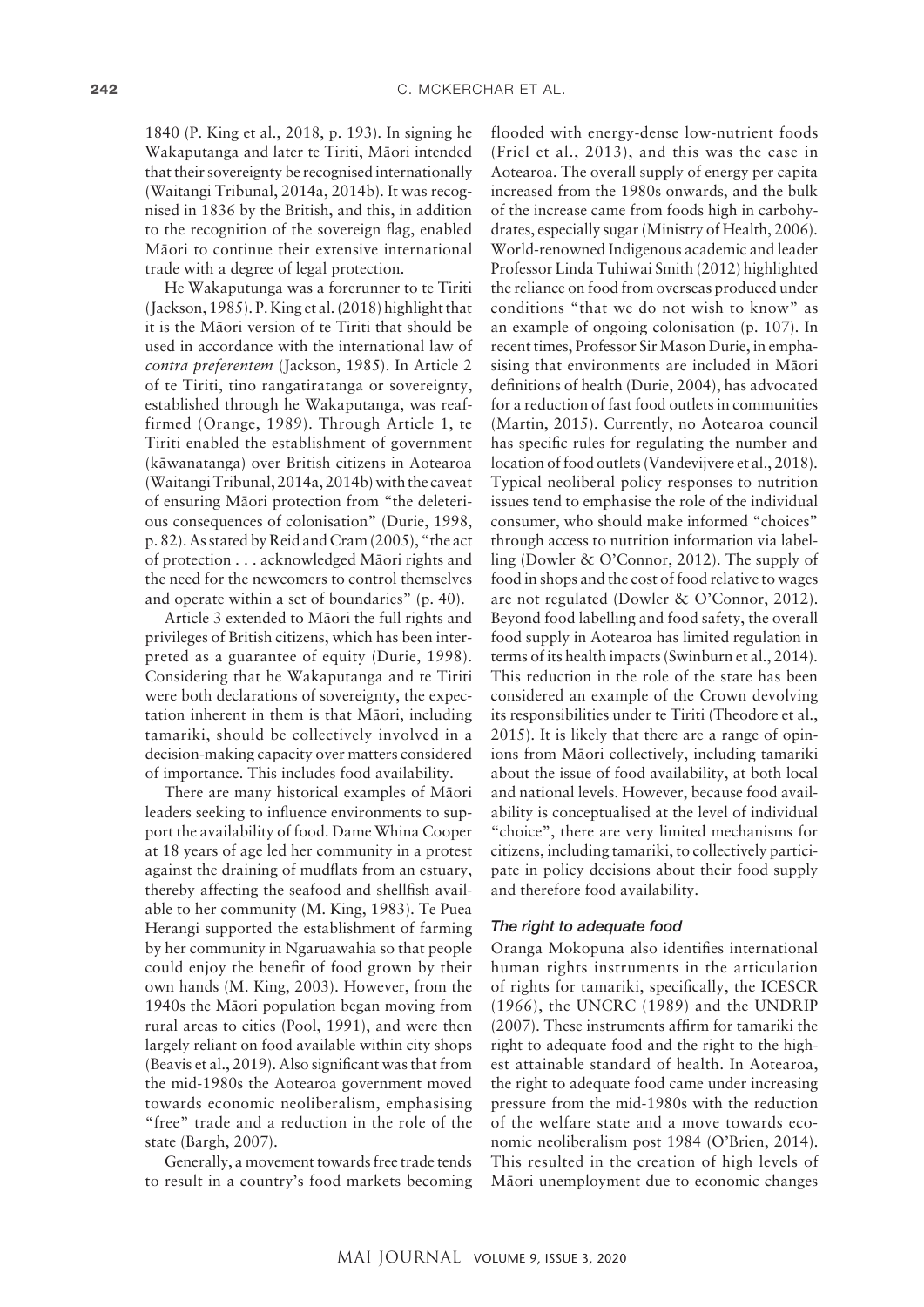in industries in which Mäori were employed, for example, manufacturing (Durie, 1998). Although the Mäori unemployment rate has reduced from the peaks experienced in the early 1990s, Mäori household incomes remain lower than non-Mäori household incomes. Even for households that are earning income from paid work, the income tends to be \$10,000 less on average than it is for non-Mäori households. The cost to Mäori households annually of remaining on low incomes was estimated at \$2.6 billion less per year than if Mäori in all age brackets earned the average income (Schulze & Green, 2018). It is not surprising, therefore, that Mäori report high levels of food insecurity or food poverty, which affects the food available for tamariki at the household level (Carter et al., 2010). The levels of food insecurity that whänau, and therefore tamariki, experience have prompted politicians representing Mäori constituents to try to introduce legislation to increase food available to households. In 2010, Minister of Parliament (MP) Rahui Katene drafted a private member's bill to exempt healthy foods from the goods and services tax, which at the time added 12.5% to the cost of foods (Goods and Services Tax (Exemption of Healthy Food) Amendment Bill 2010). In 2012, MP Hone Harawira drafted a private member's bill to introduce compulsory breakfast and lunch programmes to schools in low socio-economic areas (Education (Breakfast and Lunch Programmes in Schools) Amendment Bill 2012). Neither of these bills passed their first readings in the house; however, both of these measures suggest that Mäori MPs, in responding to the needs of their constituents, have recognised the "right to food".

Instead, since the late 1980s the New Zealand Government approach has tended to privatise the right to food and rely on charitable and corporate responses to reduce food insecurity (O'Brien, 2014). For example, a breakfast in school programme has been led by food companies with half the costs paid for by government (O'Brien, 2014). This approach has been criticised as one that leaves the right to food vulnerable to the goodwill of charities or the willingness of corporations to continue to fund programmes (Jackson & Graham, 2017; O'Brien, 2014). There is some room for optimism with the current New Zealand Government piloting a lunch programme in low socio-economic schools as part of an overall stated commitment to reducing child poverty (Ministry of Education, 2019). A long-term approach would be for Aotearoa to ratify the ICESCR optional protocols and consider the ICESCR rights in legislation

(Aotearoa Human Rights Lawyers Association, 2013). This would allow the right to food to become entrenched, rather than leaving it vulnerable to changing political ideologies. Suggested policies that could result include increasing benefits and subsidies to include sufficient amounts for food (Graham, 2019), government and corporate commitment to a living wage or to a universal basic income (Jackson & Graham, 2017) and reducing the cost of healthy foods (Gerritson, 2019).

## *The right to the enjoyment of the highest attainable standard of health*

The right to the highest attainable standard of health is included within the articles of the UNCRC for all children, and within the UNDRIP for Indigenous children. The impact of food availability on the health of tamariki was discussed in the introduction. In using Oranga Mokopuna as a framework, emphasis is placed upon the value of tamariki as "our rangatira of today" (P. King et al., 2018, p. 196) who are positioned within Te Ao Mäori as the sacred reflection of our ancestors (P. King et al., 2018). Therefore, care needs to be taken with the labelling of tamariki as obese. This label can introduce a form of prejudice-termed weight bias that increases the risk of stigma and discrimination impinging on the rights of tamariki (Pearl, 2018). Adult Mäori patients labelled as obese report experiences of being "fat-shamed" within the health system in relation to their weight (Warbrick et al., 2018). A focus on food environments, rather than on the individual, shifts the argument away from one that has the potential to further stigmatise Mäori.

Related to the attainment of the highest standard of health is the right to be protected from marketing. Food marketing and food availability are closely linked. A store may have signage (marketing) promoting a product that is available (availability) within the store, easily identifiable by its branded package (marketing). Marketing is harmful to tamariki because it influences their preferences and behaviour (Cairns et al., 2013). Fundamentally, marketing reduces the role of tamariki to that of a consumer, which is contrary to tikanga Mäori values expressed using Oranga Mokopuna. Tikanga Mäori positions tamariki within a framework that acknowledges their inherent mana and tapu through whakapapa (P. King et al., 2018). Marketing also creates a constant need to possess more, which conflicts with the collective value systems of Indigenous peoples (Smith, 2012), such as kaitiakitanga, which places importance on caring for the environment for future generations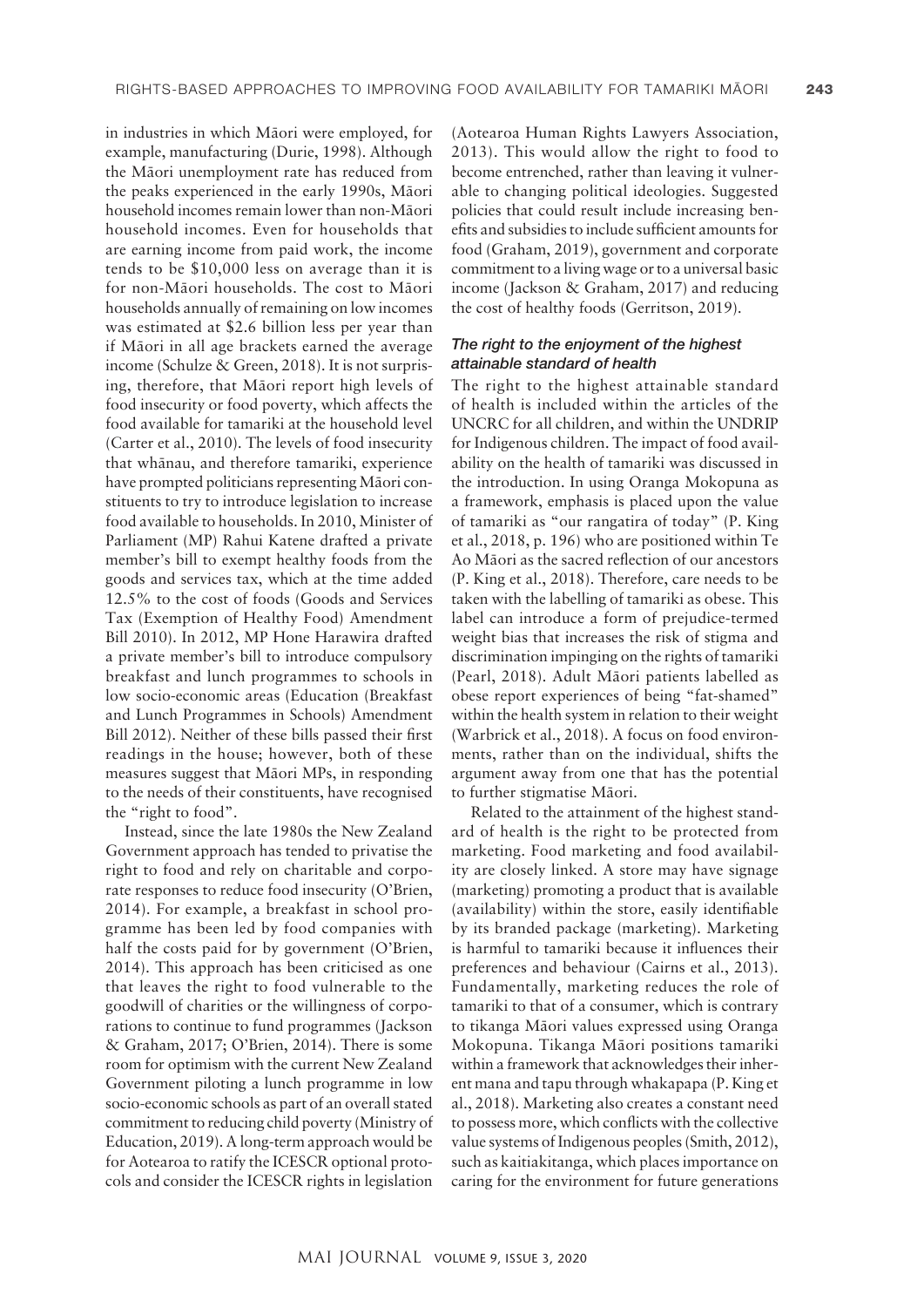rather than short-term consumption. Article 17(e) of the UNCRC (1989) encourages state parties to develop "appropriate guidelines for the protection of the child from information and material injurious to his or her well-being". Recent Aotearoa research found that children were exposed to an average of 27 unhealthy food marketing encounters a day (Signal et al., 2017). This was double the rate of healthy food marketing exposures. The main food marketing encounters were through product packaging and signs, including in outdoor settings (Signal et al., 2017).

In Aotearoa, the main body that regulates advertising is the Advertising Standards Authority, which is a self-regulatory body set up by the advertising and media industries (Advertising Standards Authority, 2018). Advertising is regulated through various codes, including the Children and Young Person's Advertising Code (Advertising Standards Authority, 2017), and members of the public can make a formal complaint about an advertisement if they think an advertisement breaches the code. However, this situation has been heavily criticised by public health advocacy groups because it is limited in its capacity to protect tamariki from marketing (Swinburn & Vandevijvere, 2017). For instance, two of the main forms of marketing to tamariki—advertising on product packaging (Hebden et al., 2011) and sponsorship, especially of sport (Carter et al., 2013)—are not included within the code and therefore are completely unregulated (Swinburn & Vandevijvere, 2017). Therefore, self-regulation could be seen as another example of the New Zealand Government devolving its duty to govern and provide active protection, as part of its te Tiriti responsibilities, and failing in its stated commitment to uphold the UNCRC and UNDRIP.

# **Discussion**

This narrative literature review provides a synthesis and analysis of a range of papers broadly related to food availability for tamariki. Most of the literature reviewed focused on a single aspect of the rights of tamariki, for example, the right to food or Indigenous food rights. The synthesis of the literature through the analytical lens of Oranga Mokopuna (P. King et al., 2018) allowed for a broad overview that identified factors enabling healthy food availability for tamariki. These involve realisation of their rights to an environment that enables access to their traditional foods and food practices; to be involved in decisions about their food environment; the right to adequate food; and to the highest attainable standard of

health (and within this) to be protected from food marketing. These various rights are interconnected and the recognition of one set of rights influences that of another. Therefore, the comprehensive integrated analysis of rights related to food availability is a strength of this review.

The use of Oranga Mokopuna as a framework enabled health outcomes for tamariki, including those related to food availability, to be analysed via a rights-based approach that privileges a Mäori worldview. Findings emphasised issues that might not have been apparent or been given enough prominence using existing rights-based frameworks, for example, the importance of access to traditional foods and practices and an environment that supports this. Generally, most Western definitions of food availability tend to include only foods available through the commercial food supply rather than food available through fishing, food gathering and gardening (Panelli & Tipa, 2009). While the right for tamariki to be involved in decision-making is included as part of the UNCRC in this analysis, it is also strengthened through the affirmation of tikanga Mäori and tino rangatiratanga inherent in he Wakaputanga and te Tiriti.

A general critique of rights-based approaches is that unless specific human rights are incorporated into domestic law, there will be limited mechanisms to hold nations to account. However, rights-based approaches have value in terms of reframing an issue (Priest et al., 2010). Their potential is in their ability to change the way problems are perceived and in defining the role of governments as duty bearers (Dowler & O'Connor, 2012). Analysing the food available to tamariki through a rights-based approach enables the discussion to move away from victim-blaming discourses, which are commonly used (Reid et al., 2000), to one that focuses on structural issues shaping the food supply.

#### Conclusion

An analysis of the right to adequate food shows that the New Zealand Government has not upheld this right for tamariki. Thus, the right to healthy food needs to be urgently entrenched across domestic legislation, policy and practices in Aotearoa. Similarly, the right of tamariki to the highest attainable standard of health and, within this, to be protected from marketing has not been realised, again as a result of the state's failure to regulate in the face of the global food industry. This contradicts the UNCRC and also fails to deliver on the principle of active protection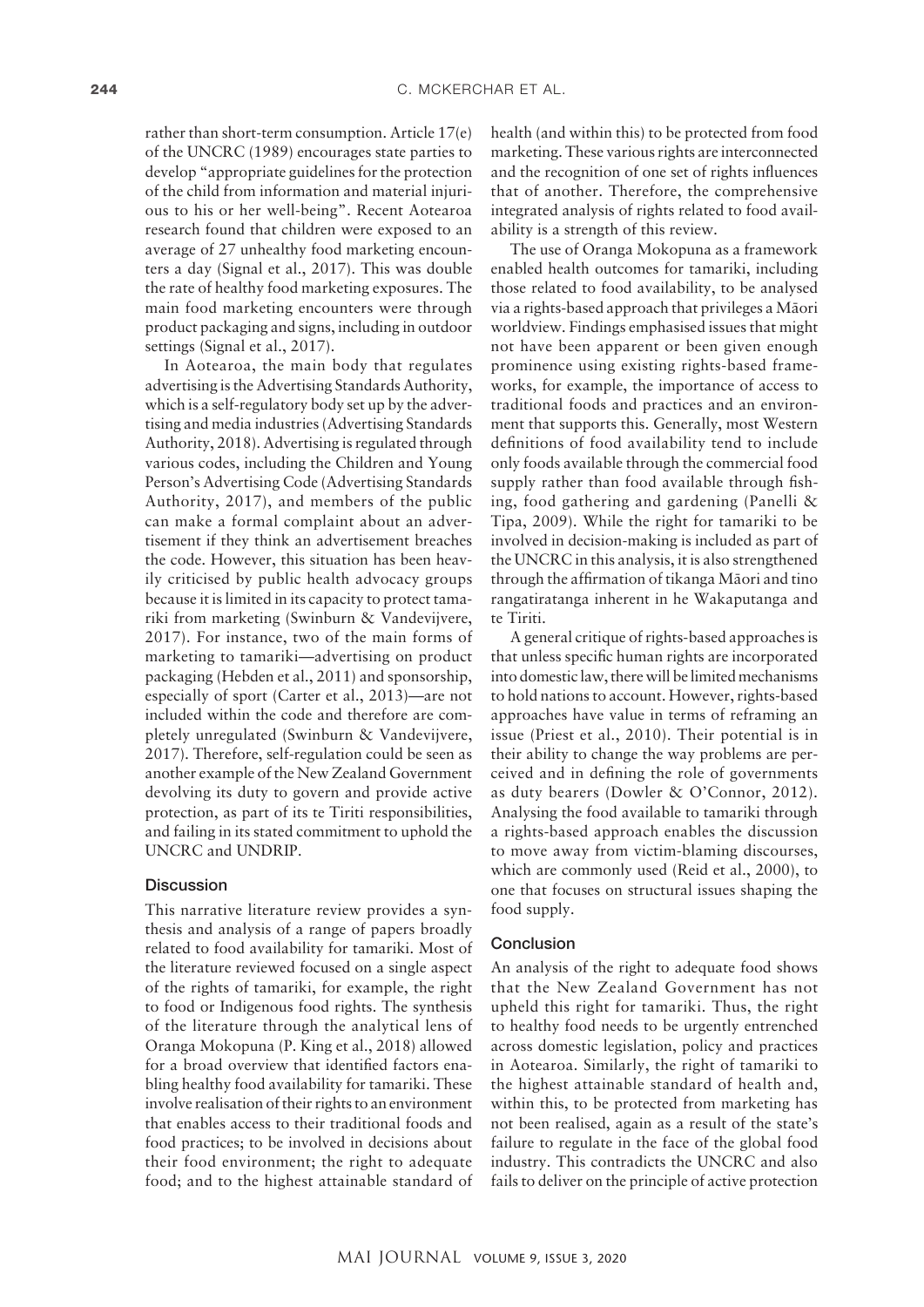inherent in te Tiriti (Waitangi Tribunal, 2019). An Indigenous rights-based approach therefore challenges the overarching neoliberal ideologies and policy responses adopted by successive New Zealand Governments, which have resulted in a situation in which the rights of tamariki are not upheld.

#### **Glossary**

| harakeke                                             | Phormium tenax, New<br>Zealand flax                                                                                                    |
|------------------------------------------------------|----------------------------------------------------------------------------------------------------------------------------------------|
| he Wakaputanga o te<br>Rangatiratanga o<br>Nu Tireni | Māori text of the Declaration<br>of Independence of New<br>Zealand                                                                     |
| kaitiakitanga                                        | guardianship of environment                                                                                                            |
| kāwanatanga                                          | authority, governorship                                                                                                                |
| mahinga kai                                          | food cultivation, food<br>gathering sites and<br>practices                                                                             |
| mana                                                 | honour, respect                                                                                                                        |
| manaakitanga                                         | hospitality, kindness,<br>generosity, support                                                                                          |
| mātauranga                                           | knowledge, wisdom                                                                                                                      |
| mokopuna                                             | grandchild, grandchildren<br>descendent                                                                                                |
| oranga                                               | healthy, well                                                                                                                          |
| rangatira                                            | chief, chieftainess                                                                                                                    |
| tamariki                                             | children                                                                                                                               |
| tāngata whenua                                       | people born of the land                                                                                                                |
| tapu                                                 | sacrosanct, protected                                                                                                                  |
| Te Ao Māori                                          | Māori worldview                                                                                                                        |
| tikanga Māori                                        | customary system of values<br>and practices that have<br>been developed over times<br>and are deeply embedded<br>in the social context |
| tino rangatiratanga                                  | sovereignty, self-<br>determination, autonomy                                                                                          |
| whakapapa                                            | genealogy, ancestry, familial<br>relationships                                                                                         |
| whānau                                               | family; nuclear/extended<br>family                                                                                                     |

#### **References**

- Advertising Standards Authority. (2017). *Children and Young People's Advertising Code and guidance notes*. [http://www.asa.co.nz/wp](http://www.asa.co.nz/wp-content/uploads/2017/02/ASA-Children-and-Young-Peoples-Advertising-Code-and-Guidance-Notes-1.pdf)[content/uploads/2017/02/ASA-Children-and-](http://www.asa.co.nz/wp-content/uploads/2017/02/ASA-Children-and-Young-Peoples-Advertising-Code-and-Guidance-Notes-1.pdf)[Young-Peoples-Advertising-Code-and-Guidance-](http://www.asa.co.nz/wp-content/uploads/2017/02/ASA-Children-and-Young-Peoples-Advertising-Code-and-Guidance-Notes-1.pdf)[Notes-1.pdf](http://www.asa.co.nz/wp-content/uploads/2017/02/ASA-Children-and-Young-Peoples-Advertising-Code-and-Guidance-Notes-1.pdf)
- Advertising Standards Authority. (2018). *Advertising Codes of Practice 2014*. [https://www.asa.co.nz/](https://www.asa.co.nz/codes/codes/advertising-standards-code/) [codes/codes/advertising-standards-code/](https://www.asa.co.nz/codes/codes/advertising-standards-code/)

Anderson, A., Binney, J., & Harris, A. (2014). *Tangata* 

*whenua: An illustrated history*. Bridget Williams Books. <https://doi.org/fcvm>

- Aotearoa Human Rights Lawyers Association. (2013). *Exploring the right to food in the New Zealand and global context* (Discussion Paper No. 1). [http://www.hrla.org.nz/blog/2013/10/16/media](http://www.hrla.org.nz/blog/2013/10/16/media-release-happy-world-food-day?rq=discussion%20paper)[release-happy-world-food-day?rq=discussion%20](http://www.hrla.org.nz/blog/2013/10/16/media-release-happy-world-food-day?rq=discussion%20paper) [paper](http://www.hrla.org.nz/blog/2013/10/16/media-release-happy-world-food-day?rq=discussion%20paper)
- Bargh, M. (2007). Introduction. In M. Bargh (Ed.), *Resistance: An indigenous response to neoliberalism* (p. 1). Huia Publishers.
- Barlow, C. (1991). *Tikanga whakaaro: Key concepts in Mäori culture*. Oxford University Press.
- Beavis, B. S., McKerchar, C., Maaka, J., & Mainvil, L. A. (2019). Exploration of Mäori household experiences of food insecurity. *Nutrition & Dietetics*, *76*(3), 344–352.<https://doi.org/fcvn>
- Beracochea, E., Evans, D., & Weinstein, C. (2011). Introduction: Why do rights-based approaches to health matter? In E. Beracochea, C. Weinstein, & D. Evans (Eds.), *Rights-based approaches to public health* (pp. 3–18). Springer Publishing Company.
- Cairns, G., Angus, K., Hastings, G., & Caraher, M. (2013). Systematic reviews of the evidence of the nature, extent and effects of food marketing to children: A retrospective summary. *Appetite*, *62*, 209–215.<https://doi.org/f4pbzc>
- Carter, K. N., Lanumata, T., Kruse, K., & Gorton, D. (2010). What are the determinants of food security in New Zealand and does this differ for males and females? *Australia New Zealand Journal of Public Health*, *34*(6), 602–608. <https://doi.org/b8fn5c>
- Carter, M., Signal, L., Edwards, R., Hoek, J., & Maher, A. (2013). Food, fizzy, and football: Promoting unhealthy food and beverages through sport—a New Zealand case study. *BMC Public Health*, *13*(1), Article 126.<https://doi.org/gbck5h>
- Caspi, C. E., Sorensen, G., Subramanian, S. V., & Kawachi, I. (2012). The local food environment and diet: A systematic review. *Health & Place*, *18*(5), 1172–1187.<https://doi.org/f38wg6>
- Damman, S., Eide, W. B., & Kuhnlein, H. V. (2008). Indigenous peoples' nutrition transition in a right to food perspective. *Food Policy*, *33*(2), 135–155. <https://doi.org/b9pg3r>
- Delormier, T., Horn-Miller, K., McComber, A. M., & Marquis, K. (2017). Reclaiming food security in the Mohawk community of Kahnawà:ke through Haudenosaunee responsibilities. *Maternal & Child Nutrition*, *13*(Suppl. 3), Article e12556. [https://](https://doi.org/gcwvst) [doi.org/gcwvst](https://doi.org/gcwvst)
- Dowler, E. A., & O'Connor, D. (2012). Rights-based approaches to addressing food poverty and food insecurity in Ireland and UK. *Social Science & Medicine*, *74*(1), 44–51. <https://doi.org/fjx8h8>
- Durie, M. (1998). *Whaiora: Maöri health development*. Oxford University Press.
- Durie, M. (2004). An Indigenous model of health promotion. *Health Promotion Journal of Australia*, *15*(3), 181–185.<https://doi.org/ct83>
- Education (Breakfast and Lunch Programmes in Schools) Amendment Bill 2012 (85-1).
- Elder, J. R. (1932). *The letters and journals of Samuel*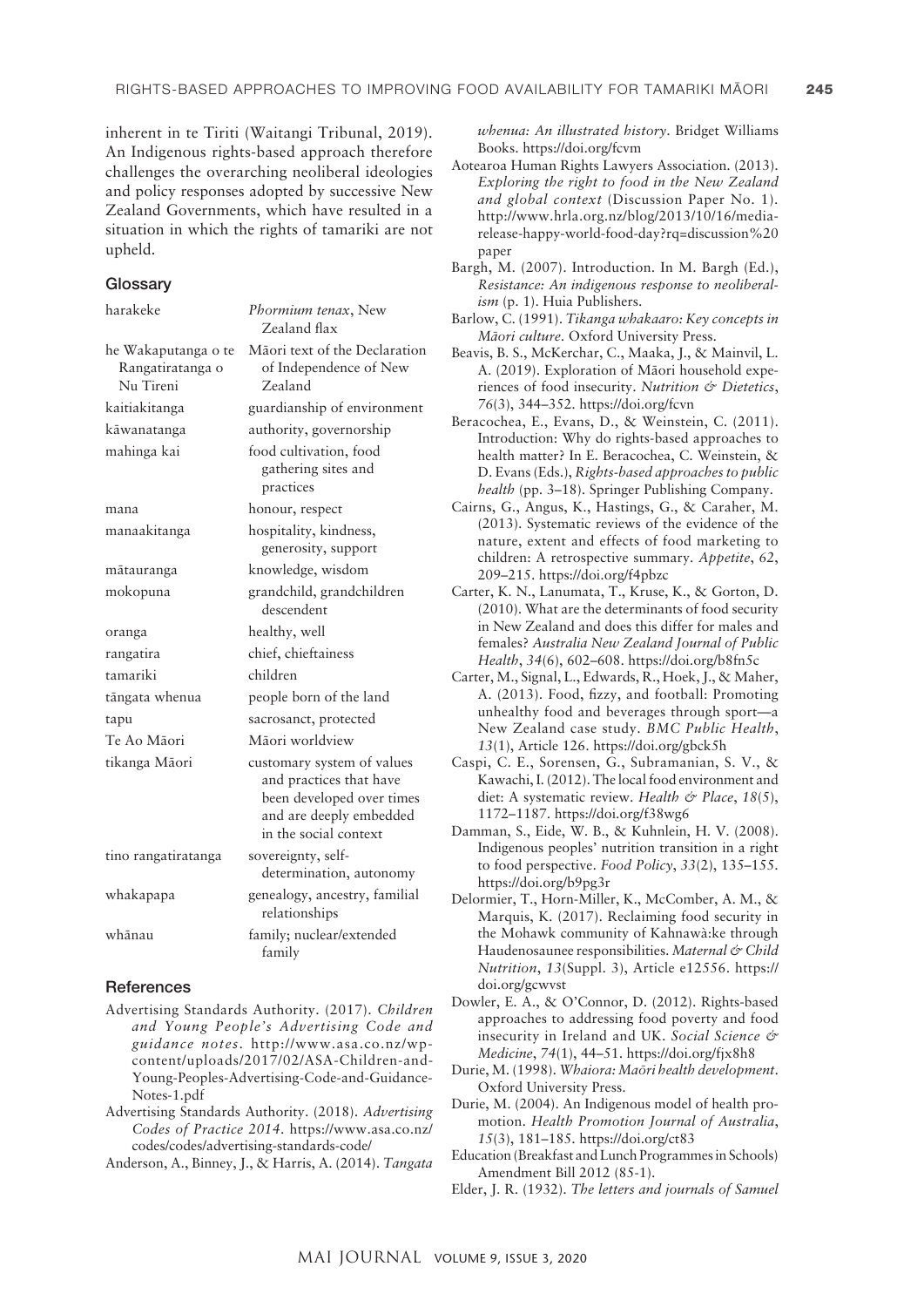*Marsden, 1765–1838*. Coulls, Somerville Wilkie, Ltd. and A.H. Reed for the Otago University Council

- Friel, S., Hattersley, L., Snowdon, W., Thow, A.-M., Lobstein, T., Sanders, D., Barquera, S., Mohan, S., Hawkes, C., Kelly, B., Kumanyika, S., L'Abbe, M., Lee, A., Ma, J., Macmullan, J., Monteiro, C., Neal, B., Rayner, M., Sacks, G., . . . INFORMAS. (2013). Monitoring the impacts of trade agreements on food environments. *Obesity Reviews*, *14*(Suppl. 1), 120–134.<https://doi.org/fcvr>
- Gerritson, S. (2019). *Aotearoa, land of the long wide bare cupboard. Food insecurity in New Zealand Part 3: Children's experience of food insecurity in New Zealand*. Child Poverty Action Group. [https://](https://www.cpag.org.nz/assets/191107%20CPAG%20Food%20Poverty%20Part%203%20FINAL%20WEB1.pdf) [www.cpag.org.nz/assets/191107%20CPAG%20](https://www.cpag.org.nz/assets/191107%20CPAG%20Food%20Poverty%20Part%203%20FINAL%20WEB1.pdf) [Food%20Poverty%20Part%203%20FINAL%20](https://www.cpag.org.nz/assets/191107%20CPAG%20Food%20Poverty%20Part%203%20FINAL%20WEB1.pdf) [WEB1.pdf](https://www.cpag.org.nz/assets/191107%20CPAG%20Food%20Poverty%20Part%203%20FINAL%20WEB1.pdf)
- Goods and Services Tax (Exemption of Healthy Food) Amendment Bill 2010 (140-1).
- Graham, R. (2019). *Aotearoa, land of the long wide bare cupboard. Food insecurity in New Zealand Part 2—Living with hunger: How families manage when things are tight*. Child Poverty Action Group. [https://www.cpag.org.nz/assets/191107%20](https://www.cpag.org.nz/assets/191107%20CPAG%20Food%20Poverty%20Part%202%20FINAL%20WEB.pdf) [CPAG%20Food%20Poverty%20Part%202%20](https://www.cpag.org.nz/assets/191107%20CPAG%20Food%20Poverty%20Part%202%20FINAL%20WEB.pdf) [FINAL%20WEB.pdf](https://www.cpag.org.nz/assets/191107%20CPAG%20Food%20Poverty%20Part%202%20FINAL%20WEB.pdf)
- Harris, R., Cormack, D., Tobias, M., Yeh, L.-C., Talamaivao, N., Minster, J., & Timutimu, R. (2012). The pervasive effects of racism: Experiences of racial discrimination in New Zealand over time and associations with multiple health domains. *Social Science & Medicine*, *74*(3), 408–415. [https://](https://doi.org/dwm2hs) [doi.org/dwm2hs](https://doi.org/dwm2hs)
- Hebden, L., King, L., Kelly, B., Chapman, K., & Innes-Hughes, C. (2011). A menagerie of promotional characters: Promoting food to children through food packaging. *Journal of Nutrition Education and Behavior*, *43*(5), 349–355. [https://doi.org/](https://doi.org/cwrz8p) [cwrz8p](https://doi.org/cwrz8p)
- Hond, R., Ratima, M., & Edwards, W. (2019). The role of Mäori community gardens in health promotion: A land-based community development response by Tangata Whenua, people of their land. *Global Health Promotion*, *26*(3), 44–53. [https://doi.org/](https://doi.org/gg2qdh) [gg2qdh](https://doi.org/gg2qdh)
- Hunt, P. (2007). Right to the highest attainable standard of health. *The Lancet*, *370*(9585), 369–371. [https://](https://doi.org/d7sn8g) [doi.org/d7sn8g](https://doi.org/d7sn8g)
- Hutchings, J. (2015). *Te mahi mära hua parakore: A Mäori food sovereignty handbook*. Te Täkapu, Te Wänanga o Raukawa.
- *International Covenant on Economic, Social and Cultural Rights*, December 16, 1966. [https://treaties.un.org/](https://treaties.un.org/pages/ViewDetails.aspx?src=IND&mtdsg_no=IV-3&chapter=4&clang=_en) [pages/ViewDetails.aspx?src=IND&mtdsg\\_no=IV-](https://treaties.un.org/pages/ViewDetails.aspx?src=IND&mtdsg_no=IV-3&chapter=4&clang=_en)[3&chapter=4&clang=\\_en](https://treaties.un.org/pages/ViewDetails.aspx?src=IND&mtdsg_no=IV-3&chapter=4&clang=_en)
- Jackson, K., & Graham, R. (2017). When dollar loaves are all you have: Experiences of food insecurity in Hamilton, New Zealand. In S. Groot, N. Tassell-Matamua, C. Van Ommen, & B. Masters-Awatere (Eds.), *Precarity: Uncertain, insecure and unequal lives in Aotearoa New Zealand* (pp. 78–86). Massey University Press.
- Jackson, M. (1985). *The Treaty of Waitangi.* Ngä Kaiwhakamarama i Ngä Ture.
- King, M. (1983). *Whina: A biography of Whina Cooper*. Hodder & Stoughton.
- King, M. (2003). *Te Puea: A life*. Reed Publishing (NZ) Ltd.
- King, P., Cormack, D., & Kopua, M. (2018). Oranga mokopuna: A tängata whenua rights-based approach to health and wellbeing. *MAI Journal*, *7*(2), 186–202. <https://doi.org/fcvt>
- Kuhnlein, H. V., Erasmus, B., Spigelski, D., & Burlingame, B. (Eds.). (2013). *Indigenous Peoples' food systems & well-being.* Food and Agricultural Organization of the United Nations Centre for Indigenous Peoples' Nutrition and Environment.
- LeBesco, K. (2011). Neoliberalism, public health, and the moral perils of fatness. *Critical Public Health*, *21*(2), 153–164. <https://doi.org/dphmb6>
- Lupton, D. (2015). The pedagogy of disgust: The ethical, moral and political implications of using disgust in public health campaigns. *Critical Public Health*, *25*(1), 4–14. <https://doi.org/fcvv>
- Maldonado-Torres, M. (2017). On the coloniality of human rights. *Revista Crítica de Ciências Sociais*, *114*, 117–136. <https://doi.org/gdtjmc>
- Martin, R. (2015, August 26). *Health not just about DHBs says Sir Mason*. RNZ. [https://www.](https://www.radionz.co.nz/news/te-manu-korihi/282434/health-not-just-about-dhbs-says-sir-mason) [radionz.co.nz/news/te-manu-korihi/282434/health](https://www.radionz.co.nz/news/te-manu-korihi/282434/health-not-just-about-dhbs-says-sir-mason)[not-just-about-dhbs-says-sir-mason](https://www.radionz.co.nz/news/te-manu-korihi/282434/health-not-just-about-dhbs-says-sir-mason)
- McKerchar, C., Bowers, S., Heta, C., Signal, L., & Matoe, L. (2015). Enhancing Mäori food security using traditional kai. *Global health promotion*, *22*(3), 15–24. <https://doi.org/f7q7rz>
- Mikaere, A. (2007). Tikanga as the first law of Aotearoa. *Yearbook of New Zealand Jurisprudence*, *10*, 24–31.
- Meier, B., Gable, L., Getgen, J., & London, L. (2011). Rights-based approaches to public health systems. In E. Beracochea, Weinstein, C., & Evans, D. (Eds.), *Rights-based approaches to public health* (pp. 19–30). Springer Publishing Company.
- Ministry of Education. (2019). *Free and healthy school lunches*. [https://www.education.govt.](https://www.education.govt.nz/our-work/overall-strategies-and-policies/wellbeing-in-education/free-and-healthy-school-lunches/) [nz/our-work/overall-strategies-and-policies/](https://www.education.govt.nz/our-work/overall-strategies-and-policies/wellbeing-in-education/free-and-healthy-school-lunches/) [wellbeing-in-education/free-and-healthy-school](https://www.education.govt.nz/our-work/overall-strategies-and-policies/wellbeing-in-education/free-and-healthy-school-lunches/)[lunches/](https://www.education.govt.nz/our-work/overall-strategies-and-policies/wellbeing-in-education/free-and-healthy-school-lunches/)
- Ministry of Health. (2006, October 2). *Food and nutrition monitoring report 2006*. [https://www.](https://www.health.govt.nz/publication/food-and-nutrition-monitoring-report-2006) [health.govt.nz/publication/food-and-nutrition](https://www.health.govt.nz/publication/food-and-nutrition-monitoring-report-2006)[monitoring-report-2006](https://www.health.govt.nz/publication/food-and-nutrition-monitoring-report-2006)
- Ministry of Health. (2019a). *Household food insecurity among children in New Zealand.* [https://](https://www.health.govt.nz/system/files/documents/publications/household-food-insecurity-among-children-new-zealand-health-survey-jun19.pdf) [www.health.govt.nz/system/files/documents/](https://www.health.govt.nz/system/files/documents/publications/household-food-insecurity-among-children-new-zealand-health-survey-jun19.pdf) [publications/household-food-insecurity-among](https://www.health.govt.nz/system/files/documents/publications/household-food-insecurity-among-children-new-zealand-health-survey-jun19.pdf)[children-new-zealand-health-survey-jun19.pdf](https://www.health.govt.nz/system/files/documents/publications/household-food-insecurity-among-children-new-zealand-health-survey-jun19.pdf)
- Ministry of Health. (2019b). *New Zealand Health Survey 2018–2019*. [https://minhealthnz.shinyapps.io/](https://minhealthnz.shinyapps.io/nz-health-survey-2018-19-annual-data-explorer/) [nz-health-survey-2018-19-annual-data-explorer/](https://minhealthnz.shinyapps.io/nz-health-survey-2018-19-annual-data-explorer/)
- Moeke-Pickering, T., Heitia, M., Heitia, S., Karapu, R., & Cote-Meek, S. (2015). Understanding Mäori food security and food sovereignty issues in Whakatane. *MAI Journal*, *4*(1), 29–42.
- O'Brien, M. (2014). Privatizing the right to food: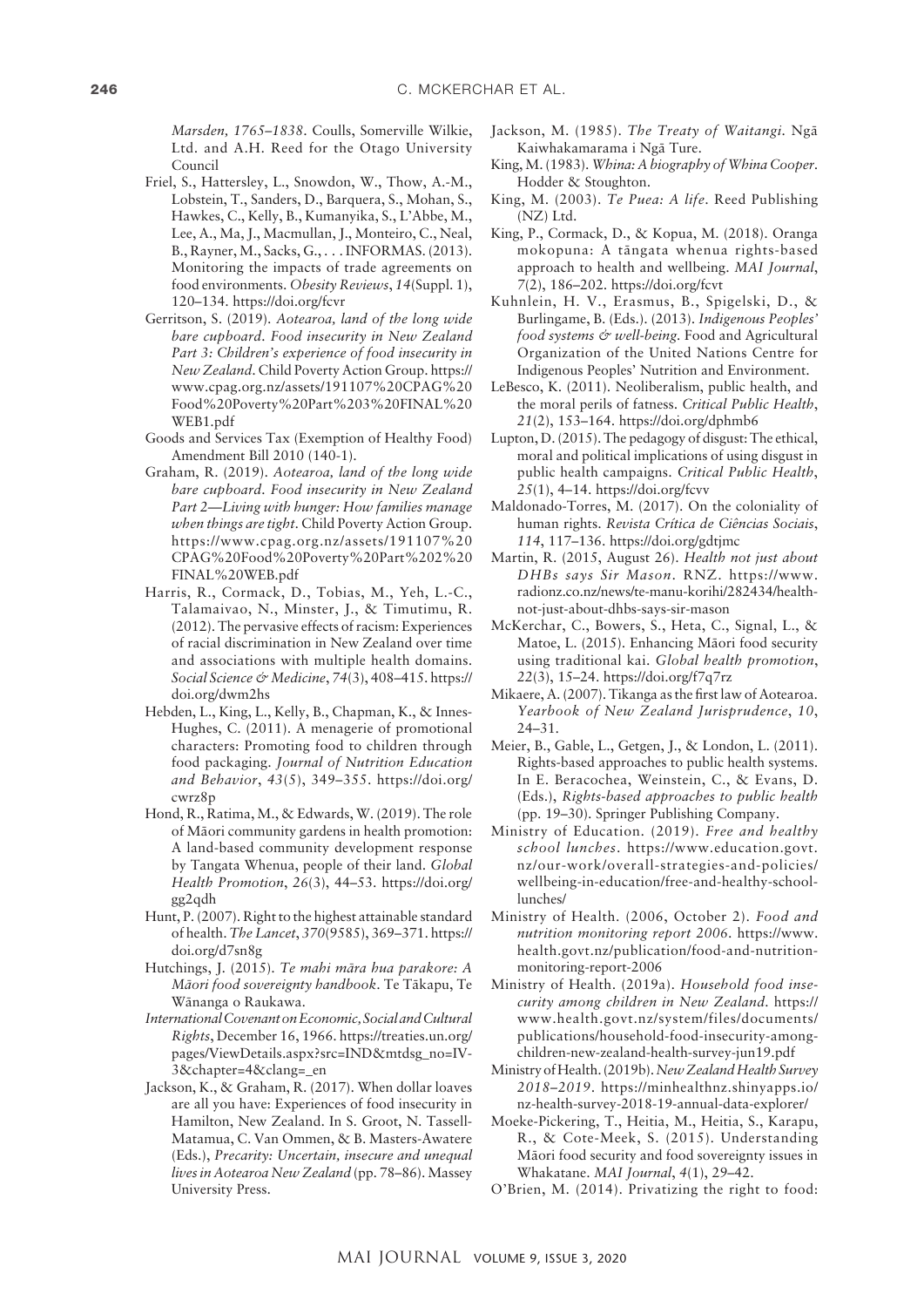Aotearoa/New Zealand. In G. Riches & T. Silvasti (Eds.), *First world hunger revisited: Food charity or the right to food?* (pp. 102–116). Palgrave Macmillan.<https://doi.org/fcvw>

- Orange, C. (1989). *The Treaty of Waitangi*. Allen & Unwin.
- Panelli, R., & Tipa, G. (2009). Beyond foodscapes: Considering geographies of Indigenous well-being. *Health & Place*, *15*(2), 455–465. [https://doi.org/](https://doi.org/c5zs5j) [c5zs5j](https://doi.org/c5zs5j)
- Pearl, R. (2018). Weight bias and stigma: Public health implications and structural solutions. *Social Issues and Policy Review*, *12*(1), 146–182. [https://doi.](https://doi.org/gcvh3w) [org/gcvh3w](https://doi.org/gcvh3w)
- Pehi, P., Kanawa, L., Lambert, S., & Allen, W. (2009). *The restitution of marae and communities through mahinga kai: Building the management of Mäori customary fisheries*. Ngä Pae o te Maramatanga and the University of Otago.
- Phillips, C., Jackson, A.-M., & Hakopa, H. (2016). Creation narratives of mahinga kai. *MAI Journal*, *5*(1), 63–75. <https://doi.org/fcvx>
- Pool, I. (1991). *Te iwi Mäori: A New Zealand population past, present and projected*. Auckland University Press.
- Priest, N., Swinburn, B., & Waters, E. (2010). A human rights approach to childhood obesity prevention. In E. Waters, J. C. Siedall, B. A. Swinburn, & R. Uauy (Ed.), *Preventing childhood obesity: Evidence policy and practice* (pp. 40–46). Blackwell Publishing. <https://doi.org/ccngt6>
- Reid, P., & Cram, F. (2005). Connecting health, people and country in Aotearoa New Zealand. In K. Dew & P. Davis (Eds.), *Health and society in Aotearoa New Zealand* (2nd ed.). Oxford University Press.
- Reid, P., & Robson, B. (2007). Understanding health inequities. In B. Robson & R. Harris (Eds.), *Hauora: Mäori standards of health IV* (pp. 3–10). Te Röpü Rangahau Hauora a Eru Pömare.
- Reid, P., Robson, B., & Jones, C. (2000). Disparities in health: Common myths and uncommon truths. *Pacific Health Dialogue*, *7*(1), 38–47.
- Russell, D., Parnell, W., Wilson, N., Faed, J., Ferguson, E., Herbison, P., Horwath, C., Nye, T., Reid, P., Walker, R., Wilson, B., & Tukuitonga, C. (1999). *NZ food: NZ people—Key results of the 1997 National Nutrition Survey*. Ministry of Health. [https://www.moh.govt.nz/notebook/nbbooks.nsf/8](https://www.moh.govt.nz/notebook/nbbooks.nsf/8b635a98811e8aed85256ca8006d4e51/62c5d9d4c418c4e74c2567d9007186c2/$FILE/nns.pdf) [b635a98811e8aed85256ca8006d4e51/62c5d9d4c](https://www.moh.govt.nz/notebook/nbbooks.nsf/8b635a98811e8aed85256ca8006d4e51/62c5d9d4c418c4e74c2567d9007186c2/$FILE/nns.pdf) [418c4e74c2567d9007186c2/\\$FILE/nns.pdf](https://www.moh.govt.nz/notebook/nbbooks.nsf/8b635a98811e8aed85256ca8006d4e51/62c5d9d4c418c4e74c2567d9007186c2/$FILE/nns.pdf)
- Schulze, H., & Green, S. (2018). *Tokona Te Raki Mäori Futures Collective—Change agenda: Equity for Mäori*. Business and Economic Research Ltd. [https://uploads-ssl.webflow.com/5a81d9daa7e](https://uploads-ssl.webflow.com/5a81d9daa7e787000152855e/5abad0fc60e600315cd0c7ac_Tokona%20te%20Raki%20-%20Income%20Equity%20for%20Maori.pdf) [787000152855e/5abad0fc60e600315cd0c7ac\\_](https://uploads-ssl.webflow.com/5a81d9daa7e787000152855e/5abad0fc60e600315cd0c7ac_Tokona%20te%20Raki%20-%20Income%20Equity%20for%20Maori.pdf) [Tokona%20te%20Raki%20-%20Income%20](https://uploads-ssl.webflow.com/5a81d9daa7e787000152855e/5abad0fc60e600315cd0c7ac_Tokona%20te%20Raki%20-%20Income%20Equity%20for%20Maori.pdf) [Equity%20for%20Maori.pdf](https://uploads-ssl.webflow.com/5a81d9daa7e787000152855e/5abad0fc60e600315cd0c7ac_Tokona%20te%20Raki%20-%20Income%20Equity%20for%20Maori.pdf)
- Signal, L. N., Stanley, J., Smith, M., Barr, M. B., Chambers, T. J., Zhou, J., Duane, A., Gurrin, C., Smeaton, A. F., McKerchar, C., Pearson, A. L., Hoek, J., Jenkin, G. L. S., & Ni Mhurchu, C. (2017). Children's everyday exposure to food

marketing: An objective analysis using wearable cameras. *International Journal of Behavioral Nutrition and Physical Activity*, *14*, Article 137. <https://doi.org/fcvz>

- Smith, L. T. (2012). *Decolonizing methodologies: Research and indigenous peoples* (2nd ed.). Zed Books Ltd.
- Statistics New Zealand. (2013). *2013 Census QuickStats about Mäori*. [http://archive.stats.govt.](http://archive.stats.govt.nz/Census/2013-census/profile-and-summary-reports/quickstats-about-maori-english.aspx#gsc.tab=0) [nz/Census/2013-census/profile-and-summary](http://archive.stats.govt.nz/Census/2013-census/profile-and-summary-reports/quickstats-about-maori-english.aspx#gsc.tab=0)[reports/quickstats-about-maori-english.aspx#gsc.](http://archive.stats.govt.nz/Census/2013-census/profile-and-summary-reports/quickstats-about-maori-english.aspx#gsc.tab=0)  $tab=0$
- Stein, K., Mirosa, M., & Carter, L. (2018). Mäori women leading local sustainable food systems. *AlterNative*, *14*(2), 147–155.<https://doi.org/gf3wnp>
- Swinburn, B., Dominick, C., & Vandevijvere, S. (2014). *Benchmarking food environments: Experts' assessments of policy gaps and priorities for the New Zealand Government.* University of Auckland. [https://www.fmhs.auckland.ac.nz/assets/fmhs/](https://www.fmhs.auckland.ac.nz/assets/fmhs/soph/globalhealth/informas/docs/Full%20Food-EPI%20report1.pdf) [soph/globalhealth/informas/docs/Full%20Food-](https://www.fmhs.auckland.ac.nz/assets/fmhs/soph/globalhealth/informas/docs/Full%20Food-EPI%20report1.pdf)[EPI%20report1.pdf](https://www.fmhs.auckland.ac.nz/assets/fmhs/soph/globalhealth/informas/docs/Full%20Food-EPI%20report1.pdf)
- Swinburn, B., Sacks, G., Hall, K. D., McPherson, K., Finegood, D. T., Moodie, M. L., & Gortmaker, S. L. (2011). The global obesity pandemic: Shaped by global drivers and local environments. *The Lancet*, *378*(9793), 804–814.<https://doi.org/d3c8fc>
- Swinburn, B., & Vandevijvere, S. (2017). Proposed new industry code on unhealthy food marketing to children and young people: Will it make a difference? *New Zealand Medical Journal*, *130*(1450), 32–43.
- Te Ara. (2010). *Mäori and the natural world: Te taiao*. David Bateman Publishing.
- Theodore, R., McLean, R., & Te Morenga, L. (2015). Challenges to addressing obesity for Mäori in Aotearoa/New Zealand. *Australian and New Zealand Journal of Public Health*, *39*(6), 509–512. <https://doi.org/fcv2>
- UNICEF. (2019). *The state of the world's children 2019. Children, food and nutrition: Growing well in a changing world*. [https://www.unicef.org/](https://www.unicef.org/media/63016/file/SOWC-2019.pdf) [media/63016/file/SOWC-2019.pdf](https://www.unicef.org/media/63016/file/SOWC-2019.pdf)
- United Nations Committee on Economic Social and Cultural Rights. (1999). *General Comment No. 12: The right to adequate food (Article 11 of the International Covenant on Economic, Social and Cultural Rights).* [http://www.fao.org/fileadmin/tem](http://www.fao.org/fileadmin/templates/righttofood/documents/RTF_publications/EN/General_Comment_12_EN.pdf) [plates/righttofood/documents/RTF\\_publications/](http://www.fao.org/fileadmin/templates/righttofood/documents/RTF_publications/EN/General_Comment_12_EN.pdf) [EN/General\\_Comment\\_12\\_EN.pdf](http://www.fao.org/fileadmin/templates/righttofood/documents/RTF_publications/EN/General_Comment_12_EN.pdf)
- United Nations Committee on Economic Social and Cultural Rights. (2000). *General Comment No. 14: The right to the highest attainable standard of health (Article 12 of the International Covenant on Economic, Social and Cultural Rights).* [https://](https://www.refworld.org/pdfid/4538838d0.pdf) [www.refworld.org/pdfid/4538838d0.pdf](https://www.refworld.org/pdfid/4538838d0.pdf)
- *United Nations Convention on the Rights of the Child*, November 20, 1989. [https://treaties.un.org/pages/](https://treaties.un.org/pages/ViewDetails.aspx?src=IND&mtdsg_no=IV-11&chapter=4&lang=en) [ViewDetails.aspx?src=IND&mtdsg\\_no=IV-11&](https://treaties.un.org/pages/ViewDetails.aspx?src=IND&mtdsg_no=IV-11&chapter=4&lang=en) [chapter=4&lang=en](https://treaties.un.org/pages/ViewDetails.aspx?src=IND&mtdsg_no=IV-11&chapter=4&lang=en)
- *United Nations Declaration on the Rights of Indigenous Peoples*, October 2, 2007. [https://www.un.org/](https://www.un.org/development/desa/indigenouspeoples/declaration-on-the-rights-of-indigenous-peoples.html) [development/desa/indigenouspeoples/declaration](https://www.un.org/development/desa/indigenouspeoples/declaration-on-the-rights-of-indigenous-peoples.html)[on-the-rights-of-indigenous-peoples.html](https://www.un.org/development/desa/indigenouspeoples/declaration-on-the-rights-of-indigenous-peoples.html)